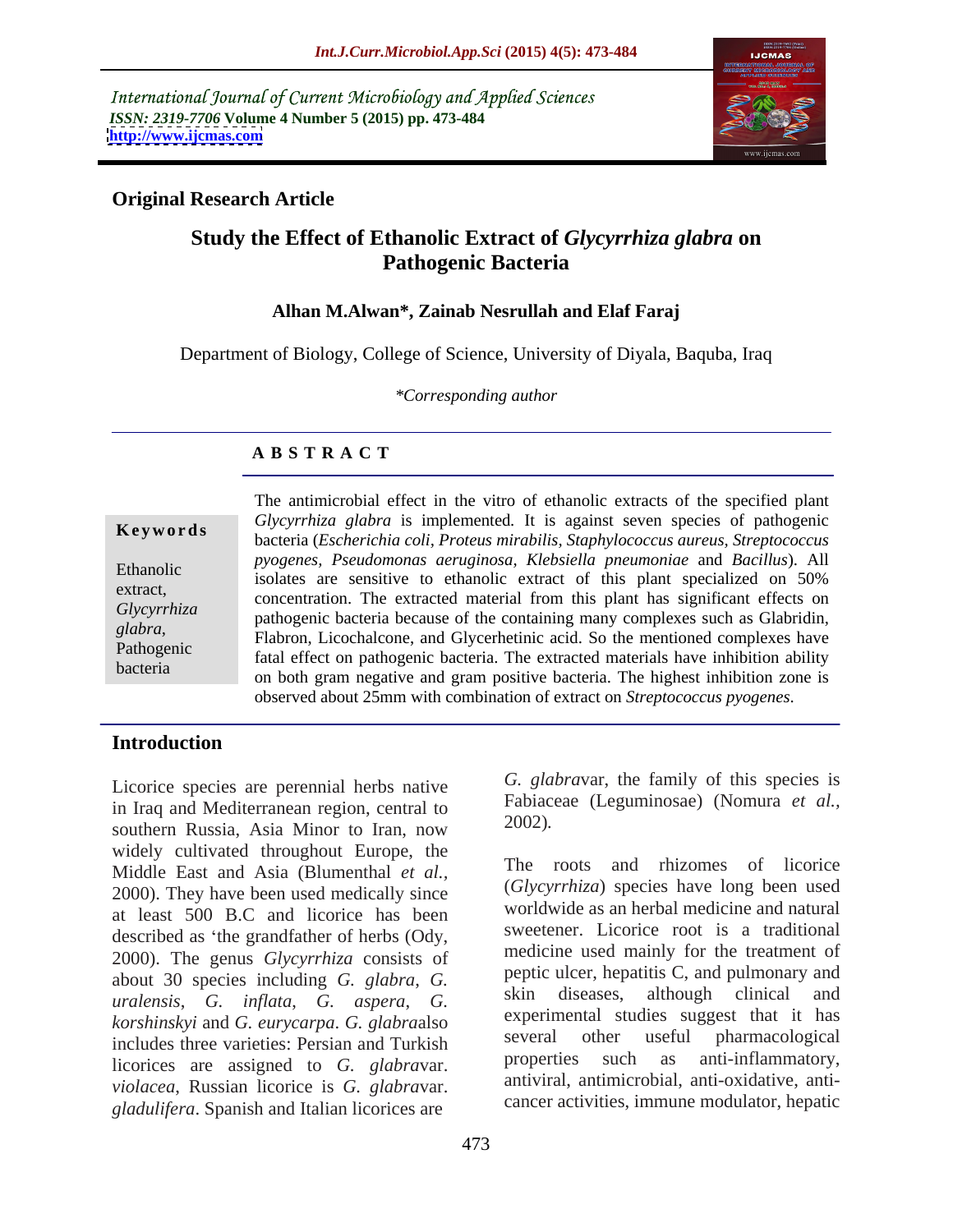protective and cardio protective effects. A **Saponins:** Licorice root contains large number of components have been triterpenoids aponing (4–20%), mostly isolated from licorice, including glycyrrhizin, a mixture of potassium and triterpenesaponins, flavonoids, isoflavonoids calciumsalts of glycyrrhizic acid (also and chalcones, with glycyrrhizic acid normally being considered to be the main glycoside of glycyrrhetinic acid) which is 50 biologically active component. This review times as sweet as sugar (Blumenthal *et al.* summarizes the phytochemical, 2000). pharmacological and pharmacokinetics data, together with the clinical and adverse effects **Coumarins:** Coumarins present in *G.*  of licorice and its bioactive components glabra include liquoumarin, (Anti-HIV, 2004). glabrocoumarone A and B, herniarin,

**Flavonoids:** The other constituents include Tan, et al. 2015), glycocoumarin, flavonoids and chalcones (which are responsible for the yellow color of licorice) (Haraguchi, 2001) and glabrocoumarin such as liquiritin, liquiritigenin, (Kinoshita *et al.,* 2005; Park *et al.* 2015). rhamnoliquiritin, meoliquiritin, meoliquiritin, chalconesisoliquiritin, isoliquiritigenin, **Stilbenoids:** Four new dihydrostilbenes, neoisoliquiritin, licuraside, glabrolide and licoflavonol (Williamson, 2003). Recently isopentenylstilbene, dihydro-3,3',4'-5,8-dihydroxy-flavone-7- O-beta-D- trihydroxy-5-O-isopentenyl-6 glucuronide, glychionide A, and 5-hydroxy-<br>isopentenylstilbene, dihydro-3,5,3'-8- methoxyl-flavone-7-O-beta-D- trihydroxy-4'-methoxystilbene and dihy. glucuronide, glychionide B were isolated glabra grown in Sicily (Biondi et al., 2005; from roots and rhizomes of *G. glabra* (Li *et al.,* 2005). The retrochalcones, licochalcone A, B, C, D and echinatin, were recently Miscellaneous compounds: G, glabra

**Isoflavones:** this compounds derivatives Jaquier, 2006). Asparagines, glucose, licoisoflavonesA and B, formononetin, More recently, hispaglabridin A, 2000, Brumbaugh, *et al.* 2015). hispaglabridin B, 4'-O-methylglabridin and 3 -hydroxy-4 -O-methylglabridin Glycyrrhizin, or glycyrrhizic acid,: It is the

**Saponins:** Licorice root contains triterpenoidsaponins (4–20%), mostly known as glycyrrhizinic acid, and a 2000).

*glabra* include liqcoumarin, umbelliferone, glycyrin (Williamson, 2003; Tan, *et al.* 2015), glycocoumarin, licopyranocoumarin

dihydro-3,5-dihydroxy-4'-acetoxy-5'isopentenylstilbene, dihydro-3,3 ,4 isopentenylstilbene, dihydro-3,5,3 trihydroxy-4 -methoxystilbene and dihy*. glabra* grown in Sicily (Biondi *et al.,* 2005; Dreux *et al.* 2015).

isolated from the roots of *G. inflate* extract also contains fatty acids (C2–C16) (Haraguchi, 2001), and the minor and phenols (phenol, guaiacol), together flavonoids, isotrifoliol and glisoflavanone, with common saturated linear  $\gamma$ -lactones from the underground part of *G. uralensis*  $(C6-C14)$ . A series of new 4-methyl- $\gamma$ -(Hatano *et al.*, 2000; Jonsson *et al.*, 2015). lactones and 4-ethyl-γ-lactones in trace present in licorice includeglabridin, sucrose, starch, polysaccharides galbrene, glabrone, shinpterocarpin, (arabinogalactants), sterols ( $\beta$ -sitosterol, glyzarin, kumatakenin (Williamson, 2003). (Hayashi *et al.,* 1998; Blumenthal *et al.,* Miscellaneous compounds: *G. glabra* amounts has also been found (Näf and Jaquier, 2006). Asparagines, glucose, sucrose, starch, polysaccharides dihydrostigmasterol) are also

(Haraguchi, 2001) and glabroisoflavanone A and Bglabroiso-flavanone B (Kinoshita *et Glycyrrhiza glabra* (liquorice) root. It has *al.,* 2005; Rowe, *et al.,* 2015) have been also been given intravenously in Japan as a found. treatment for hepatitis C and is used as anchief sweet-tasting constituent of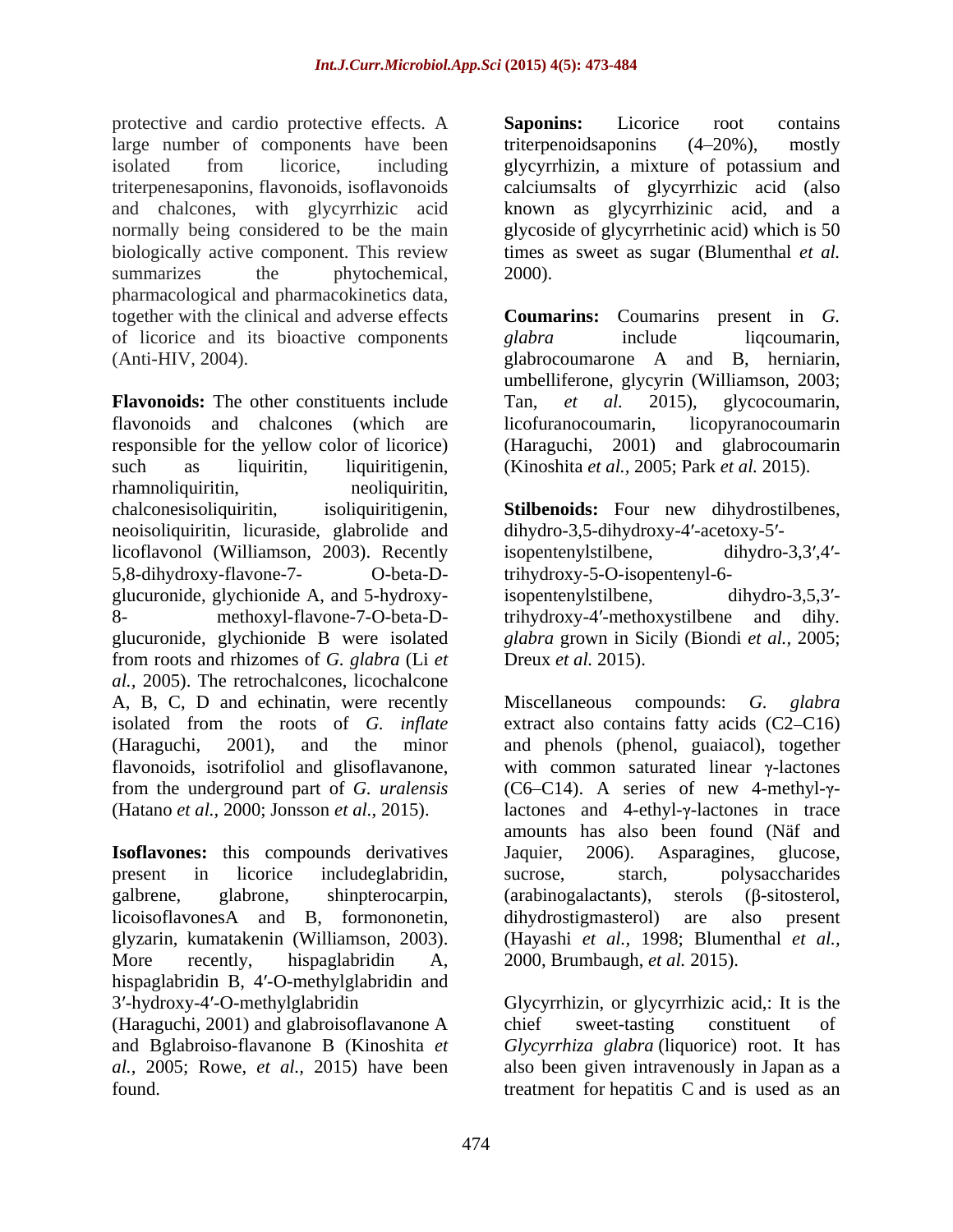emusifier and gel-forming agent in foodstuff and cosmetics. Its aglycone is enoxolone.

This acid mechanism of action inhibits the enzyme 11beta-hydroxysteroid Method of Plant Extraction and dehydrogenase, which likely contribute to its **Antimicrobial activity** anti-inflammatory and mineral corticoid

## **Culture Media and solution prepared Laboratory**

**Blood agar:** This medium was prepared according to the instruction of manufacturer company, sterilized by autoclaving at  $121^{\circ}\text{C}$  and 500 ml of ethyl alcohol (70%) is<br>for 15min after cooled to 50 $^{\circ}\text{C}$  5ml of added, left in the room temperature for for 15min. after cooled to  $50^{\circ}$ C, 5ml of added, lett 1 atomic definition blood was added  $24-48$  hour. sterile defibrinated human blood was added for each 100ml of the medium, mixing well then poured in a sterile Petri-dish. This medium is suitable for the isolation and cultivation of bacteria and for the detection of haemolytic activity and the kind of alcohol by us<br>haemolysis temperature. haemolysis temperature.

Catalase reagent: This reagent was prepared as 3% of hydrogen peroxide  $(H_2O_2)$ .

turbidity standard solution which is the most widely used method of inoculums dissolved in the petroleum ether and preparation or standardization, this solution has specific optical density to provide a than the aqueous extract of the phenolic<br>turbidity comparable to that of bacterial compound and then withdrawn from turbidity comparable to that of bacterial compound and compound and suspension containing  $1.5 \times 10^8$  CELUm funnel bottom. suspension containing  $1.5 \times 10^8$  CFU/ml. This solution was prepared as the following:

Solution (A): 1g of barium chloride  $(BaCl<sub>2</sub>)$ was dissolved in 100ml of distilled water.<br>Antimicrobial activity

completed to 100ml by distilled water, 0.5ml

of solution (A) was added to 99.5ml of solution (B) and stored in dark bottle until used. The contract of the contract of the contract of the contract of the contract of the contract of the contract of the contract of the contract of the contract of the contract of the contract of the contract of the cont

## **Method of Plant Extraction and Antimicrobial activity**

activity. It has broad-spectrum antiviral **Plant Extraction**: The following step are activity in vitro against. conducted based on Harbome (1973) for **Materials and Methods** detecting the phenolic compounds for the studied species:

- 1- The leaves and roots of the flowering plants have been taken from *Glycyrrhiza glabra* and have been grinned by using electric grinned.
- 2- 50 gm from the specimen are weight, and 500 ml of ethyl alcohol (70%) is added, left in the room temperature for 24 48 hour.
- 3- Filtration has been done by using ederol filter paper (medium pores filtering).
- 4- The extract has been concentrated to a suitable volume to discard the ethyl alcohol by using air dryer in a moderate temperature.
- **McFarland standard solution the put in separating funnel**, and has been McFarland's standard solution  $0.5$  it is the  $\frac{1}{10}$  in this point discarding take place from <sup>8</sup> CFU/ml. funnel bottom. 5- As many as the extract volume, petroleum ether (with boiling point 40- 60°C) has been added to the extract, the mixture was shaken well, then has been put in separating funnel, and has been left till separate in to two obvious layer, in this point discarding take place from a large part of the chlorophyll that floated above because it has less density than the aqueous extract of the phenolic compound and then withdrawn from funnel bottom.
	- 6- The extract of the phenolic compounds were concentrated to half of its volume by leaving it in dry air current

### **Antimicrobial activity**

Solution (B): 1ml of concentrated sulphuric **Sample collection:** The samples was acid  $(H<sub>2</sub>SO<sub>4</sub>)$  was added and the volume was collection from patients reside in Baqubah hospital during period time from 15/11/2013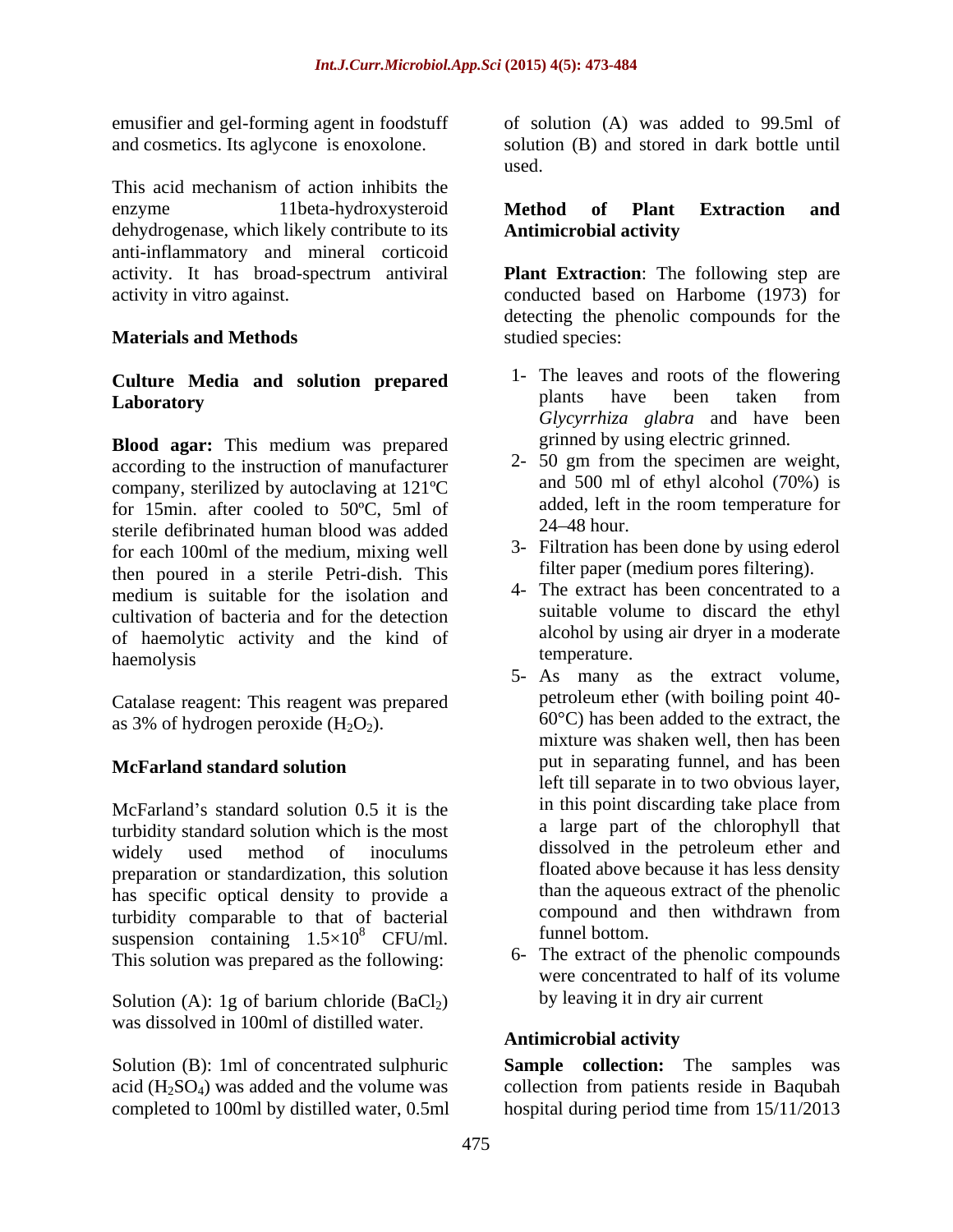to 30/11/2013 the sample include different swabs from Throat and Vaginal and burns

**The isolation:** The collected specimens spectrum antibiotic Gentamicin and Keflex were inoculated on the blood agar which (positive control) distill water (negative prepared as mentioned in (2-1-3-2-2), control). The plates were incubated at 37°C incubated at 37ºC for 24 hours. The isolates were examined for theirshape, size, colour, pigments, and haemolytic activity. Then measured in mille meter. Each sample was transferred and streaked on mannitol salt assayed in triplicate and the mean values agar (2-1-3-1) which considered as selective were observed. The antibacterial activity and differential medium for the isolation, purification and identification of isolates, of zone of inhibition measured to the nearest and for detecting the ability of each isolate millimetre (mm) as observed from the clear to ferment mannitol.All plates were incubated at 37ºC for 24 hours then a single pure isolated colony was transferred to **Results and Discussion** Nutrient agar medium (2-1-3-1) for the preservation and to carry out other **Isolation** biochemical tests that confirmed the identification of isolates. Collected samples from Baquba hospital

**Catalase test** Single isolated colony of mannitol fermented *Staphylcocci* e.g. *S.*  bacteria was removed from culture plate by *aureus* and mannitol non-fermented e.g. *S.* wooden applicator stick and placed on a glass slide then 1-2 drops of 3%  $H_2O_2$  were on blood agar for type haemolysis mixed with the cells on the slide. The appearance of gas bubbles indicates a

antibacterial activity of *Glycyrrhiza glabra* was determined by agar well-diffusion borer (6 mm diameter) used to punch wells erowth of gram-positive and some

and wounds. The efficacy of extracts against control The efficacy of extracts against in solidified medium and filled with extracts of  $100 \mu l$  and used the water as Negative bacteria was compared with the broad for 24 hrs in BOD incubator and the diameter of the zone of inhibition was was interpreted from the size of the diameter millimetre (mm) as observed from the clear zones surrounding the wells

### **Results and Discussion**

## **Isolation**

**Identification**  wounds and throat and urine. The specimens **Gram stain:** All the bacterial isolates were hrs the transported to Mannitol Salt Agar as examined under light microscope after the G+ve isolate were selective differential stained by Gram stain (2-1-4-1), to detect *Staphylococcus* species, selective because it their response to the stain, sizes, shapes, and contains 7.5% NaCl Differential because it arrangement of the cells. contains Mannitol Sugar and phenol red as which included swabs from burns and were cultured on Blood agar at 37 c for 24 PH indicator which differentiated between *epidermdis. Streptococcus pneumoniae* grow on blood agar for type haemolysis

positive test. organisms produce non hemolytic gray to **Procedure of antimicrobial activity**: The and have a "cut glass" appearance in Bacilli when grown on blood agar plates, the white round colonies with a rough texture transmitted light.

method 0.1 ml of 12-16 hrs incubated The G-ve bacteria isolate transported to cultures of bacterial species were mixed in MacConkry agar selective and differential molten Mueller Hinton Agar medium and media selective because contain the bile poured in pre-sterilized petri plates. A cork salts and crystal violet that inhibition the growth of gram-positive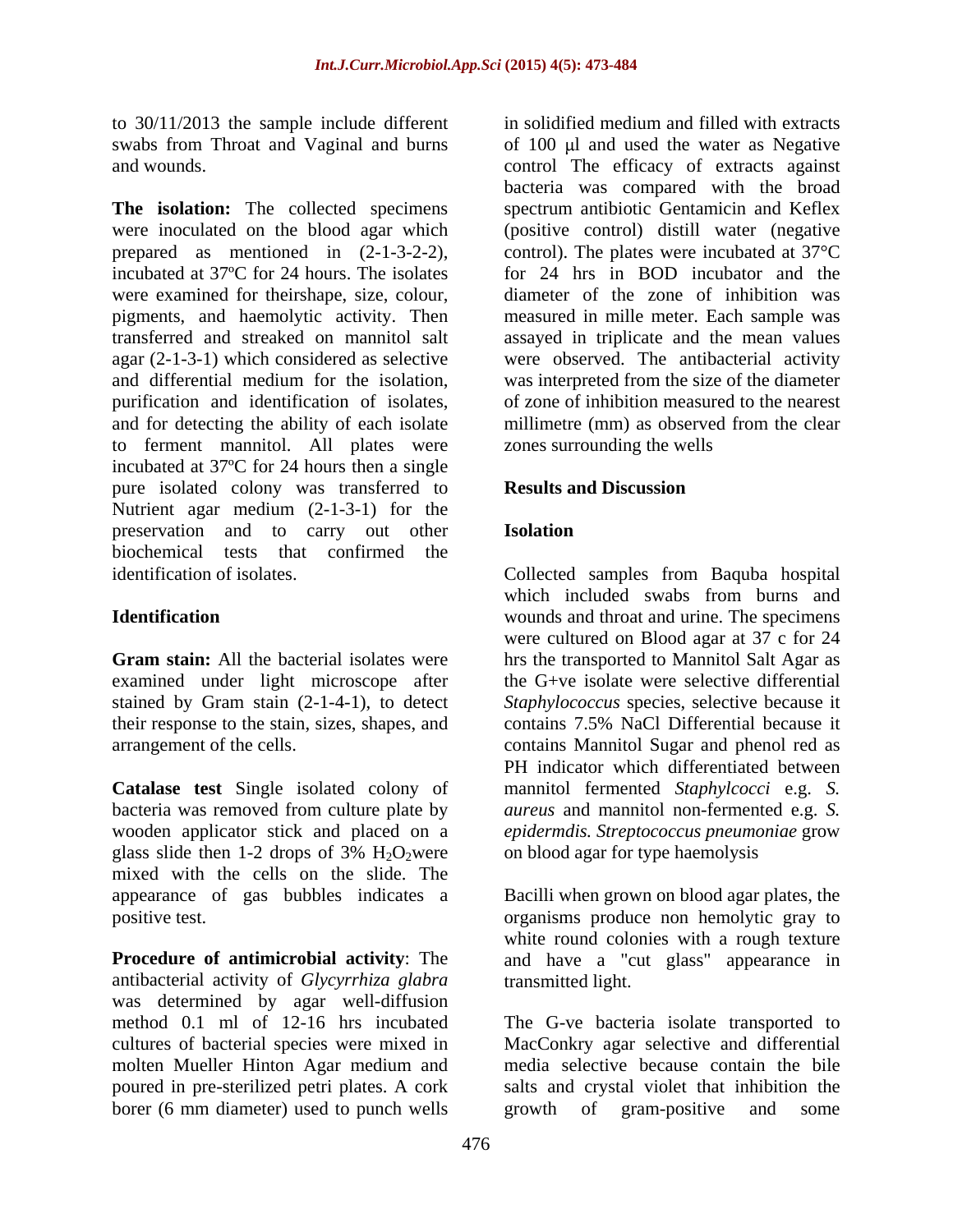source of carbon and pH indicator neutral possessing capsule the catalase was red that differential between lactose performed Strepto. pneumoniae gave (Benson, 2001; Peres, *et al.,* 2015).

Strepto.neumonia growth on blood agar because the growth of *Streptococci* tend to

Only isolate Staph appear has ability to grow on the Mannitol salt agar which considered selective and differential media *Klebsiella aerogense* grow on MacConkey for genus *Staphylococcus*. The colonies media because selective and differential appeared round, smooth, raised, mucoid and media the colonies appeared on this media glistening. Consequently, the isolates belong are large and mucoid and pink when stained to the genus *Staphylococcus*. Some isolates with Gram stain gave negative results and had the ability to ferment mannitol and form appeared bacilli shaped also catalase test has large golden colonies surrounded by wide yellow zones and turned the color of the medium from pink to yellow, others were *Proteus* grow on Macconkey media because non mannitol-fermenter and appeared as small white colonies and no color change appeared swarming on this medi, and grow was observed on the medium. Microscopic on blood agar to test swarming and examination was applied to the all 4 isolates haemolysis (Fig. 6). after staining by Gram stain and the staph appeared as Gram-positive cocci arranged in *E.coli*: Eosin methylene blue agar (EMB) grape-like irregular clusters. For further (Selective and Differential media). Selective identification, the catalase test was because contains: the aniline dyes (eosin and performed which Staph bacteria isolates

**Streptococcus pneumoniae** grow on blood contains: the aniline dye also combines to agar because the growth of streptococci tend form a precipitate at acid pH (appearing as a to be poor on solid media or in broth unless metallic green sheen) thus serving as enriched with blood or nutritive tissue fluid indicator of acid production from lactose after 24 hrs incubation the colonies are small 1mm in diameter semitransparent and surrounded by alpha-hemolysis the colonies *Bacilli* When grown on blood agar plates, first are dome shaped and later become the organisms produce non hemolytic gray draughtsman colonies. Microscope to white round colonies with a rough textureexamination applied after staining by Gram

Fastidious gram-negative bacteria stain appear Gram positive diplococcic often Differential because contain lactose as lancet shaped or arranged in chains fermenter and lactose non-fermenter negative results (Fig. 3). possessing capsule the catalase was performed *Strepto. pneumoniae* gave negative results (Fig. 3).

be poor on solid media or in broth unless family *Pseudomonas aeruginosa* forms enriched with blood or nutritive tissue fluid smooth round colonies with pale colonies (Benson, 2001). non lactose fermenter. When stained with **Identification** under microscope examination rod shaped *Pseudomonas aeruginosa* grow on MacConkey media because selective and differential media for Enterobacteriaceae Gram stain gave negative result appeared and has polar flagella also catalase test has performed and gave positive results (Fig. 4).

preformed and gave negative results.

selective and differential media the colonies haemolysis (Fig. 6).

gave positive results (Fig. 2). Gram-positive bacteria and some fastidious methylene blue) that inhibited the growth of Gram-negative bacteria. Differential because (Fig. 7).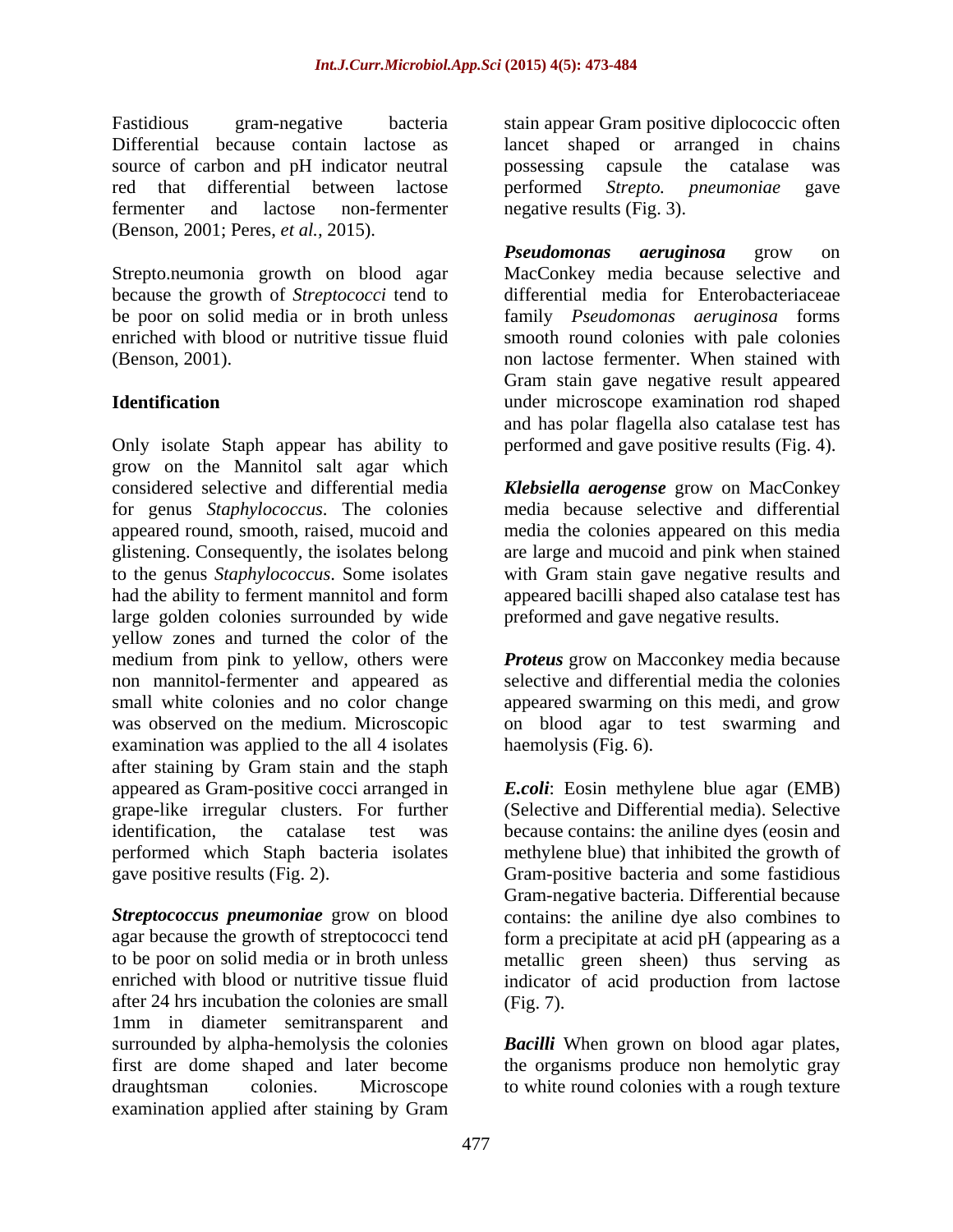and have a "cut glass" appearance in transmitted light (Fig. 8). where they are compared with the standards.

The results of seven bacteria species have been checked. The obtained results present high sensitivity of those seven bacteria results are presented as in the following

When we compare the above results with standards of antibiotics, Gyntamycin and 1. Compare the effect of this extract with Keflex, (Table 3 and Table 4), all isolations of bacteria is inhibited. Diyala University, 2. Study the effect other plant extract on this the highest inhibition zone was only 16mm apathogenic bacteria for example: compared with our results of highest *Nigeria sativa, Oleaeuropaea, Mentha* inhibition zone 25mm for same *putegium*. Streptococcus. In this study, the extract 3. Study the effect of ethanolic extract of positive bacteria because of containing more example: Mycobacterium tuberculosis, chemical compound that have bactericidal Salmonella, Shigella, Vibro cholera, effect (Lynskey *et al.,* 2015).

It can be concluded that all objectives of the study have been achieved. This study presented new extract of *Glycyrrhiza glabra.*

The obtained results were very encouraged,

### **Recommendations for Other study**

species to the extract (root and leave of extract of *Glycyrrhiza glabra* but a few *Glycyrrhiza glabra* extract). The obtained issues addressed require further research. tables 1 and 2. research, future studies are suggested as This study provides a sufficient approach for For further development related to this follow:

other antibiotics.

2. Study the effect other plant extract on this pathogenic bacteria for example:

effects on both gram negative and gram this plant with other isolate bacteria for *putegium*. 3. Study the effect of ethanolic extract of example: *Mycobacterium tuberculosis, Salmonella, Shigella, Vibro cholera, Aeromonas hydrophila.* 

4. By water extraction plant.

|                        | Leave Extract       |      |                |
|------------------------|---------------------|------|----------------|
| <b>Bacterial genus</b> | $\overline{12.5\%}$ | 25%  | 50%            |
| Pseudomonas            | 10                  | 13.5 | 16             |
| Proteus                | $\sqrt{12}$         |      | 16             |
| Bacillus               |                     |      | 16             |
| Staphylococcus         | $\overline{10}$     |      | $\overline{5}$ |
| Klebsiella             | 10                  | 11.5 | 18             |
| <i>Streptococcus</i>   | 14                  |      | 18             |
| E. coli                |                     | 1 Q  | 11             |

#### **Table.1** Leaves extract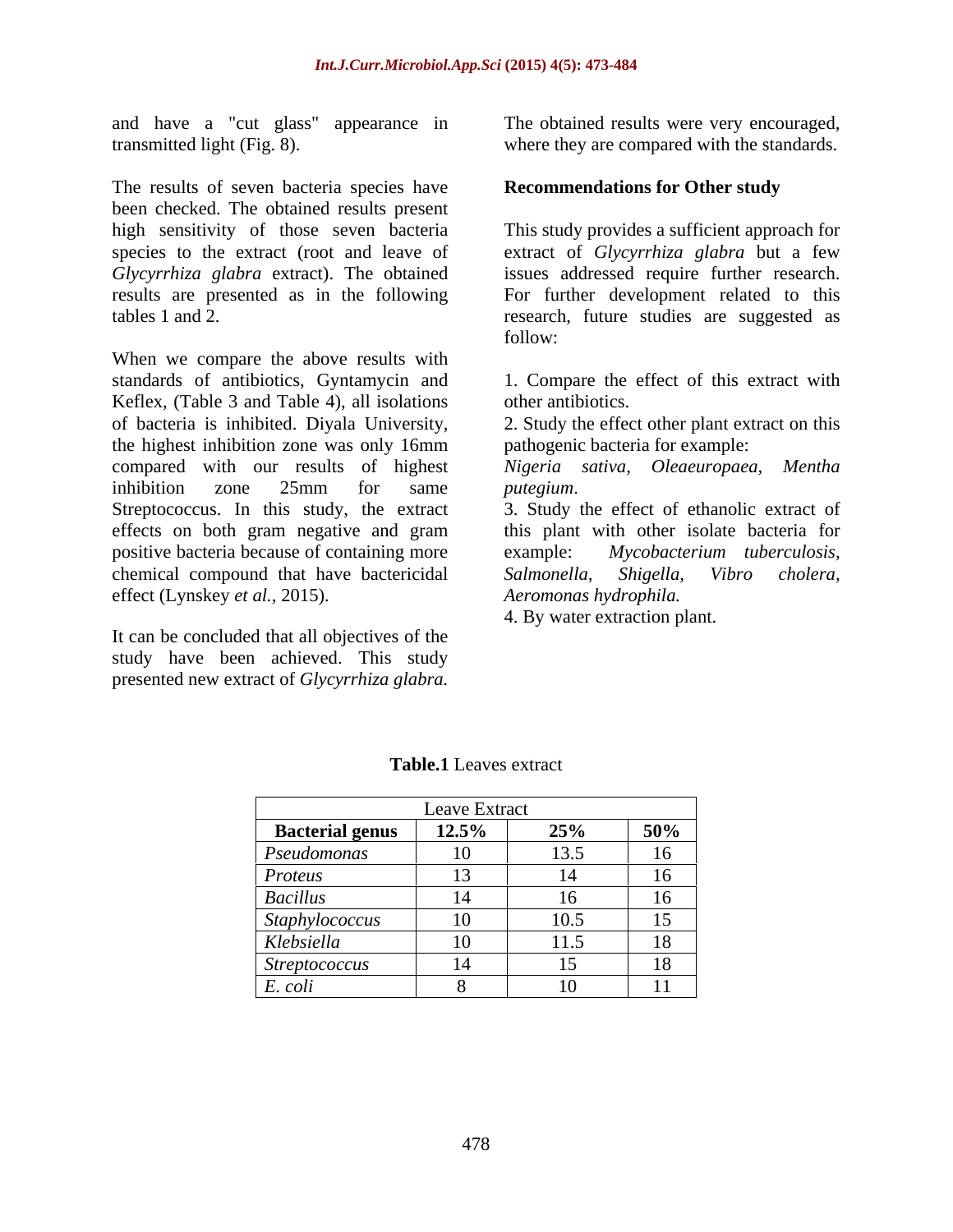#### *Int.J.Curr.Microbiol.App.Sci* **(2015) 4(5): 473-484**

| <b>Roots Extraction</b>             |                       |                      |                                 |
|-------------------------------------|-----------------------|----------------------|---------------------------------|
| <b>Bacterial genus</b>              | 12.5%                 | 25%                  | 50%                             |
| Pseudomonas                         |                       |                      | 18                              |
| Proteus                             | 12<br>$\mathbf{L}$    | 13.5                 | 18                              |
| <b>Bacillus</b>                     | $\mathbf{1}$          |                      | 19                              |
|                                     | 14                    |                      | $10^{-7}$                       |
| $\frac{Staphylococcus}{Klebsiella}$ |                       |                      | $\Omega$                        |
| <i>Streptococcus</i>                | ______                | $\cap$<br>$\Delta J$ | 25                              |
| E. coli                             | $\overline{10}$<br>10 | $\sim$<br>1 J        | $\Omega$<br>$\overline{\omega}$ |

# **Table.2** Root extract

# **Table.3** Antibiotic (Gyntamycin)

|                        | Gyntamycin               |            |  |
|------------------------|--------------------------|------------|--|
| <b>Bacterial genus</b> | $12.5\%$                 | $25\%$ 50% |  |
| Pseudomonas            | ZV                       |            |  |
| Proteus                | 15                       |            |  |
| <i>Bacillus</i>        | $\overline{\phantom{a}}$ |            |  |
| Staphylococcus         | 18                       | $\sim$     |  |
| Klebsiella             |                          |            |  |
| <i>Streptococcus</i>   |                          |            |  |
| . colt                 |                          |            |  |

|                              | <b>KEFLEX</b>                                 |           |                                          |
|------------------------------|-----------------------------------------------|-----------|------------------------------------------|
| <b>Bacterial genus</b>       | 12.5%                                         | 25%   50% |                                          |
| Pseudomonas                  | ___ <del>____________________________</del> _ |           |                                          |
| Proteus                      |                                               |           |                                          |
| <b>Bacillus</b>              |                                               |           |                                          |
|                              |                                               |           |                                          |
| Staphylococcus<br>Klebsiella |                                               |           |                                          |
| <i>Streptococcus</i>         | 22                                            |           |                                          |
|                              |                                               |           | $\angle$ $\angle$ $\rightarrow$ $\angle$ |

# **Table.4** Antibiotic (Keflex)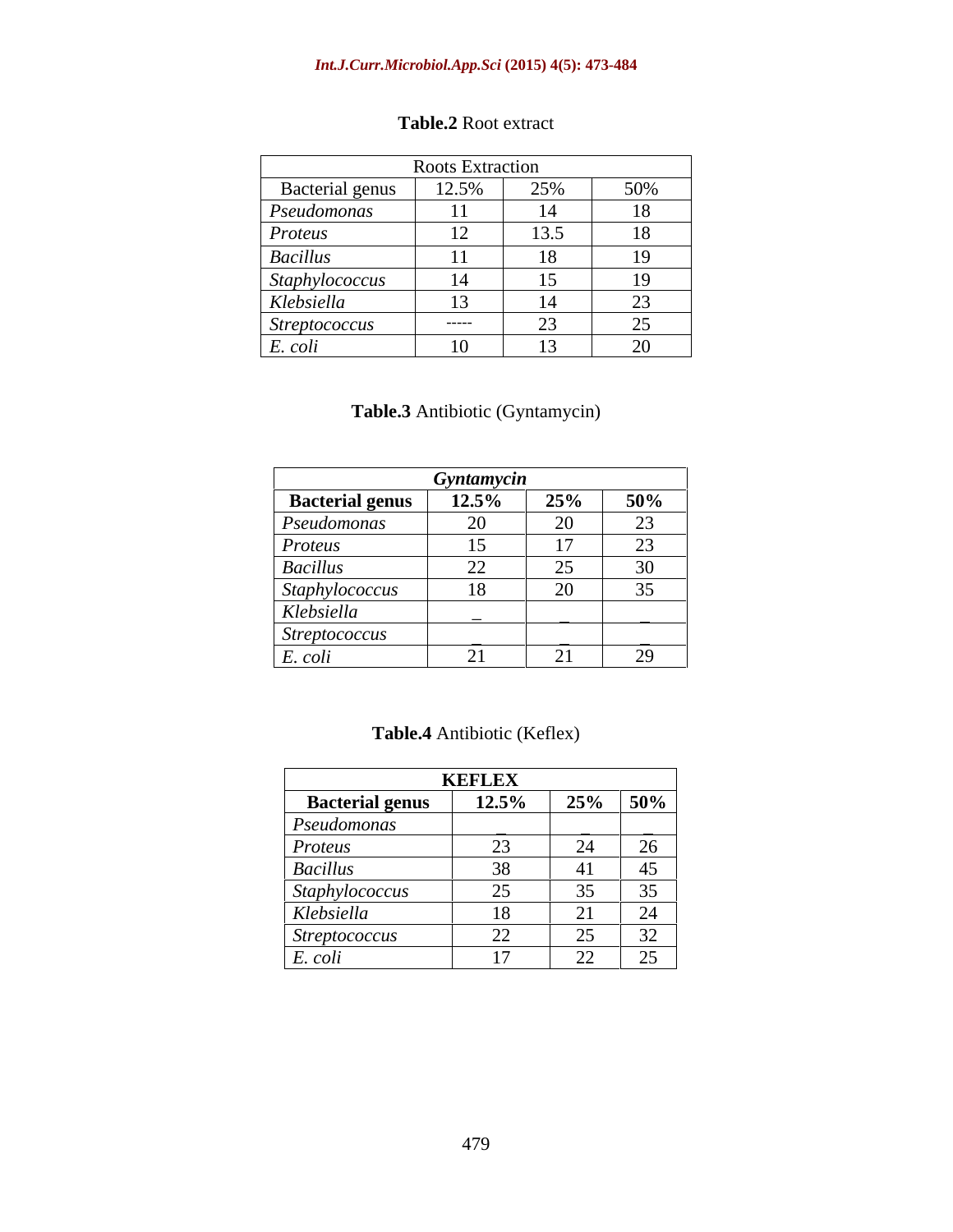**Fig.1** The adult plant shows flowers, fruits and the most important is rhizomes, which consists the bioactive components



**Fig.2** *Staph. aureus* bacteria, isolates gave positive results



**Fig.3** *Strepto. pneumoniae* gave negative results

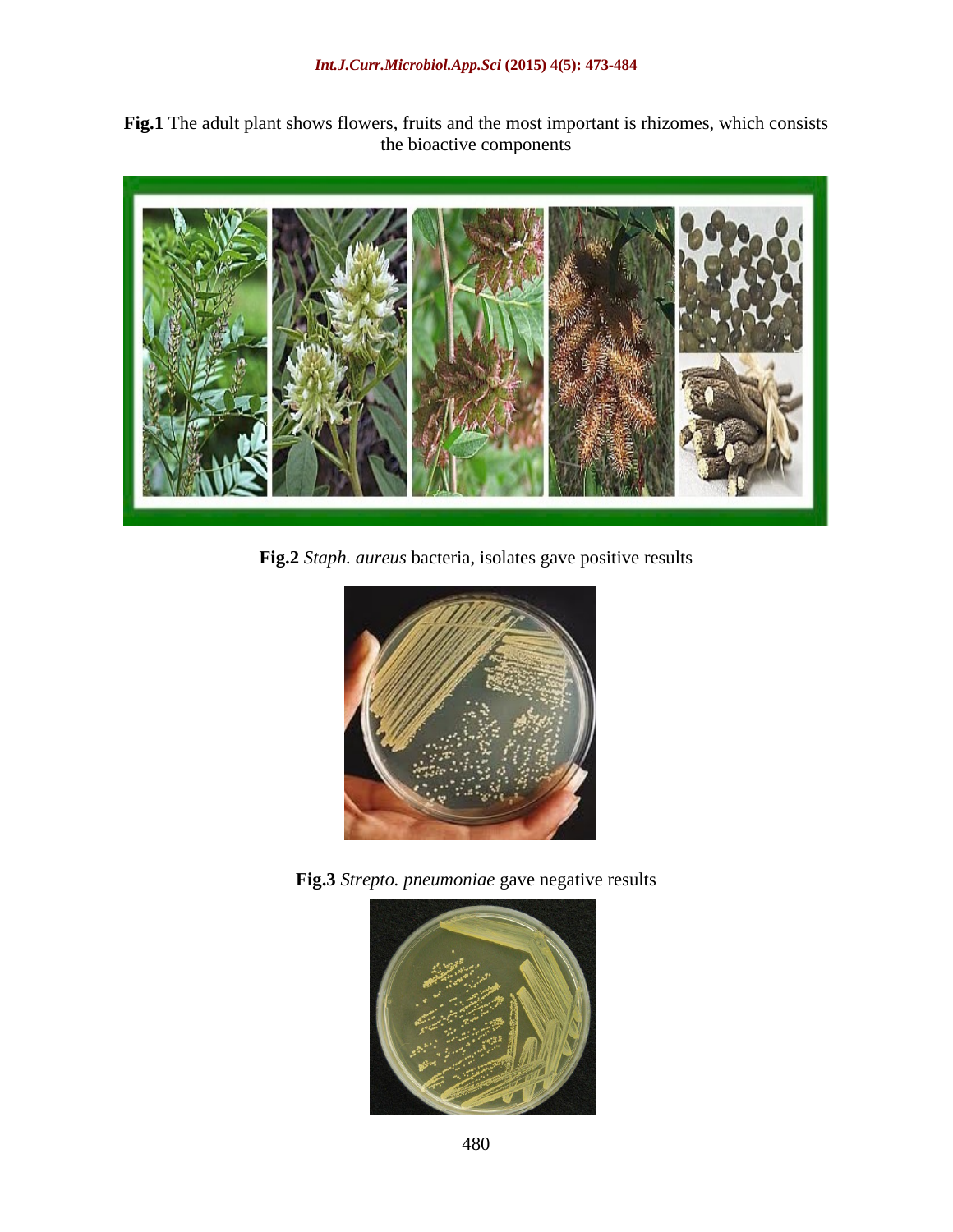

**Fig.4** Growth of *Pseudomonas aeruginosa*, gave positive results

P. aeruginosa on MacConkey agar

**Fig.5** growth of *Klebieslla aerogense*, gave negative results



**Fig.6** *Proteus spp*, grow on lactose and on Blood agars



Proteus spp. on MacConkey agar (Lactose non-fermenter)



Proteus spp. on Blood agar (swarming)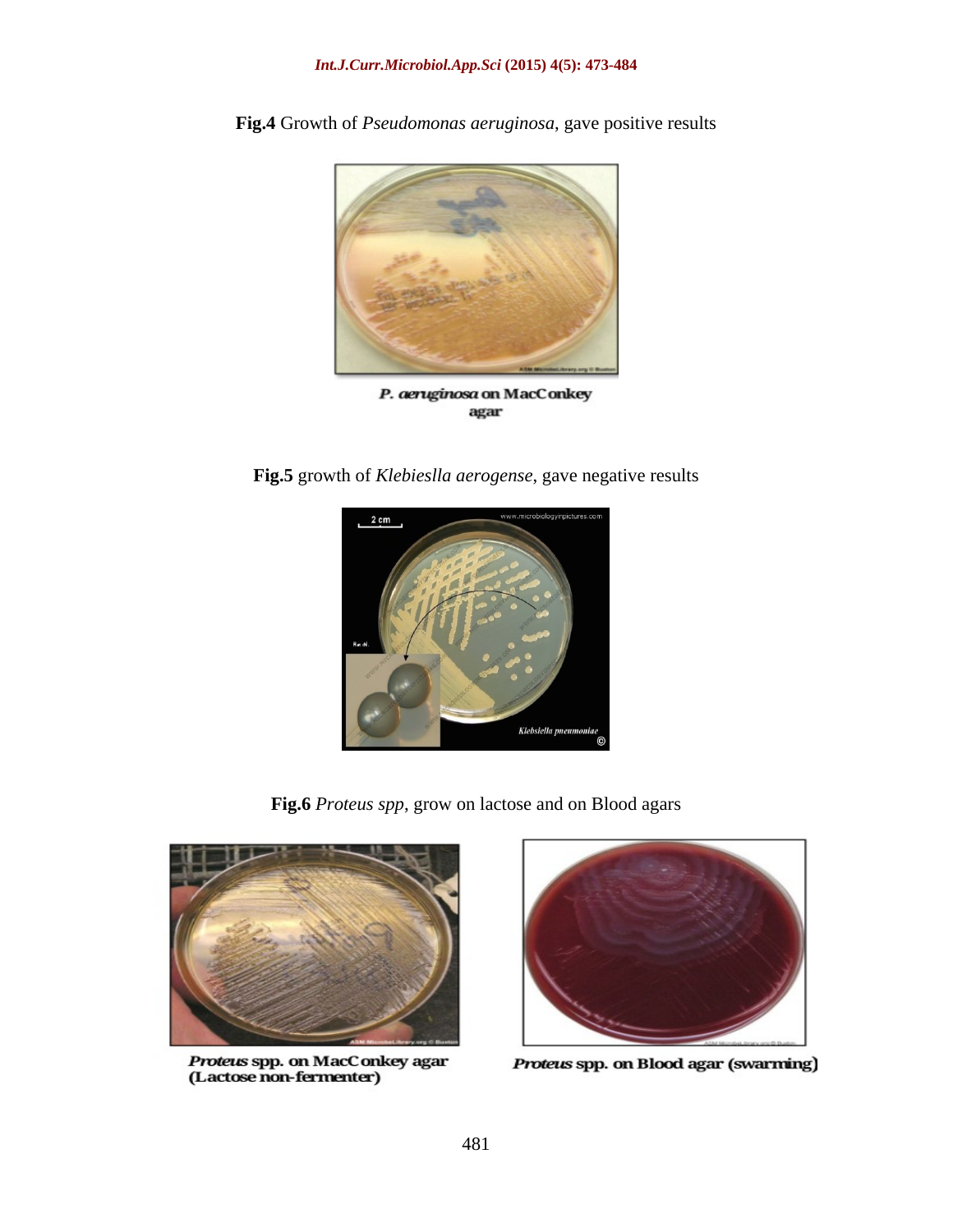**Fig.7** *E. coli* grown on blue agar



E. coli on Eosin methylene blue agar (EMB) (Metallic green sheen)

**Fig.8** *B. cereus* grown on blood agar



Colonies of on blood agar B. cereus

- Allison, C., Coleman, N., Jones, P.L.,
- Anti-HIV, 2004. Aromatic compounds from

**References** sources: isolation, characterization and biological properties. Taylor and Francis, New York. 325 Pp.

Hughes, C. 1992. Ability of *Proteus*  Ash, M. 1997. *Staphylococcus aureus* and *mirabilis* to invade human urothelial **Staphylococcal** Enterotoxins. In: cells is coupled to motility and Hocking, A.D., Arnold, G., Jenson, swarming differentiation. *Infect.*  I., Newton, K., Sutherland, P. (Eds), *Immun.*, 60: 4740–4746. The **Food** borne microorganisms of higher plants. In: Tringali, C. (Ed.), Pp. 313–332. AIFST (NSW Branch), Bioactive compounds from natural Sydney, Australia. Staphylococcal Enterotoxins. public health importance, 5th edn, Pp. 313–332. AIFST (NSW Branch), Sydney, Australia.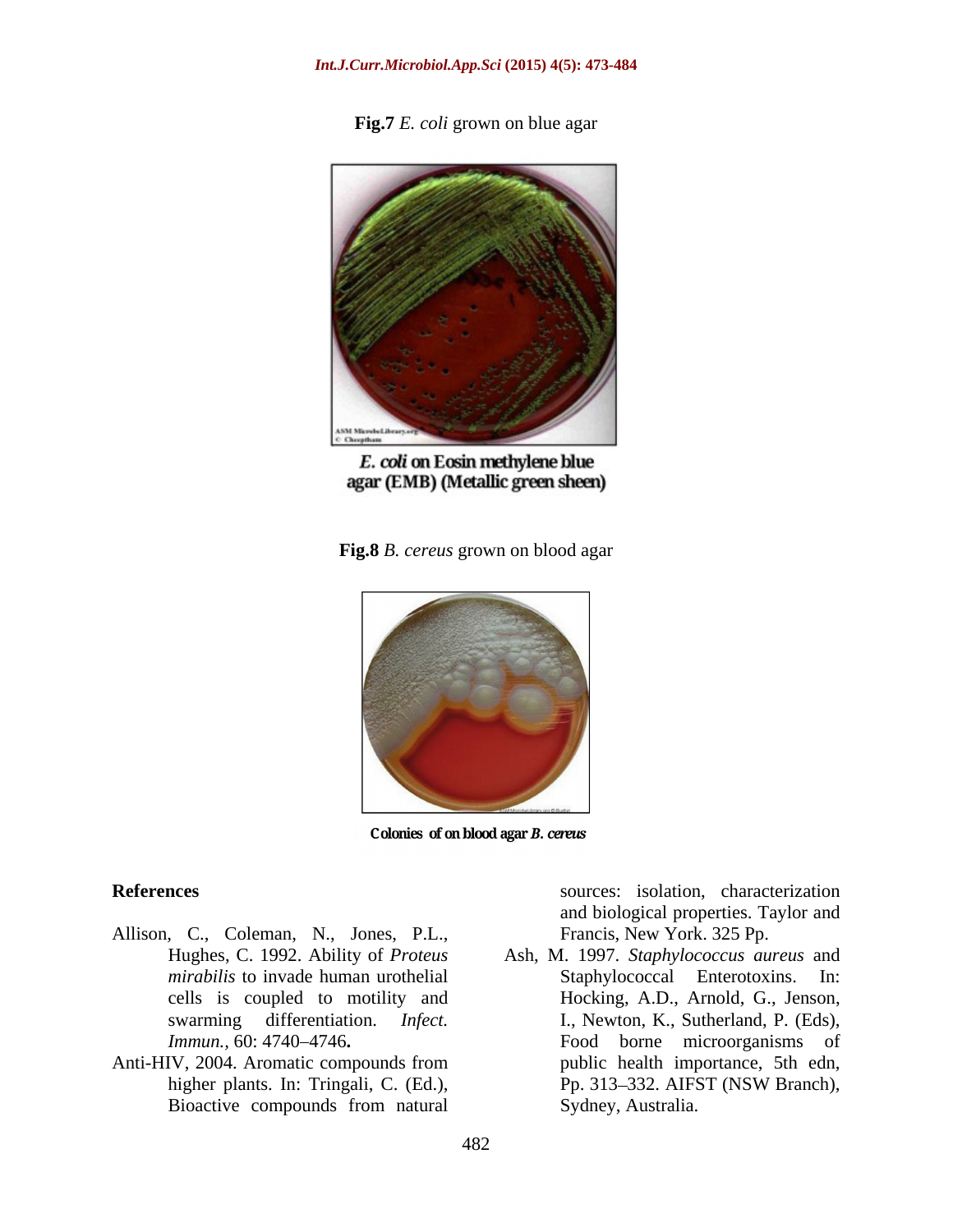- Ayashi, H., Hiraoka, N., Ikeshiro, Y., Yamamoto, H., Yoshikawa, T. 1998. *Biol. Pharm. Bull., 21: 987–989.* Philadelphia.
- 
- Dihydrostilbene derivatives from R.V.
- Blumenthal, M., Goldberg, A., Brinckmann, J. 2000. Herbal medicine, expanded
- Brumbaugh, A.R., Smith, S.N., Himple, S.D pathogenesis *Escherichia coli* in urinary tract infection. *Am. Soc. Microbiol. Infect. Immun.,* 83: 1443
- Chase-Topping, M., Gally, D., Low, C., carriage of *Escherichia coli* O157.
- Dreux, N., Cendra, M.M., Darfeuille chemotaxis during adherent-invasive
- constituents. In: Tringali, C. (Ed.),

and biological properties. Taylor and Francis, New York. Pp. 348-352.

- Seasonal variation of glycyrrhizin Harkness, J.E., Wagner, J.E. 1983. The and isoliquiritigenin glycosides in biology and medicine of rabbits and the root of *Glycyrrhiza* glabra L. rodents,  $2<sup>nd</sup>$  edn. Lea and Febiger, edn. Lea and Febiger, Philadelphia.
- Becker, H., Schaller, G., von Wiese, W., Hatano, T., Aga, Y., Shintani, Y., Ito, H., Terplan, G. 1994. Bacillus cereus in Okuda, T., Yoshida, T. 2000. Minor infant foods and dried milk products. The flavonoids from licorice. *Int. J. Food Microbiol.,* 23: 1–15. *Phytochemistry,* 55: 959–963. flavonoids from licorice.
- Biondi, D.M., Rocco, C., Ruberto, G. 2005. Jonsson, R., Struve, C., Boisen, N., Mateiu, *Glycyrrhizin glabra* leaves. *J. Nat* adherence fimbria variant of enter Prod., 68: 1099–1102. **aggregative** *Escherichia coli. Am.* 2015. Novel aggregative *Soc. Microbiol. Infect. Immun.,* 83: 1396–1405.
	- commission E Monographs. *Am. Bot.*  Kinoshita, T., Tamura, Y., Mizutani, K. Council, *Newton*, Pp. 233–236. 2005. The isolation and structure 2015. Blocking yersiniabactin import from licorice of *Glycyrrhiza glabra* attenuates extra intestinal origin. *Chem. Pharm. Bull.,* 53: 847 elucidation of minor is flavonoids 849.
	- cystitis and Pyelonephritis and Li, J.R., Wang, Y.Q., Deng, Z.Z. 2005. Two represents a novel target to prevent new compounds from Glycyrrhizaglabra. *J. Asian Nat. Prod. Res., 7: 677–680.*
	- 1450. Lynskey, N.N., Turnur, C.E., Heng, L.S. Matthews, L., Woolhouse, M. 2008. <br>RocA underlies heightened capsule Super-shedding and the link between expression in serotype M3 group A human infection and livestock *Streptococci*. *Am. Soc. Microbiol.* 2015. A. Truncation in the regulator expression in serotype M3 group A *Infect. Immun., 83: 1732-1733.*
	- *Nat. Rev. Microbiol*., 6(12): 904 12. Nomura, T., Fukai, T., Akiyama, T. 2002. Michaud, A., Barnich, N. 2015. licorice (*Glycyrrhiza*species) and Ribonucleotidereducasenrdr as a their estrogenic and cytotoxic noval regulator for mortality and activities. *Pure Appl. Chem.,* 74: Chemistry of phenolic compounds of their estrogenic and cytotoxic 1199–1206.
	- *Escherichia coli* infection. *Am. Soc.* Ody, P. 2000. The complete guide medicinal *Microbiol. Infect. Immun.,* 83: 1305 herbal. Dorling Kindersley, London. 1317. 75 Pp.
- Haraguchi, H. 2001. Antioxidative plant Park, J.U., Kim, J.W., Moon, B.Y. 2015. Bioactive compounds from natural sources: isolation, characterization hptRS, the regulator for the hexose Characterization of a novel two component regulatory system, phosphate transport system in